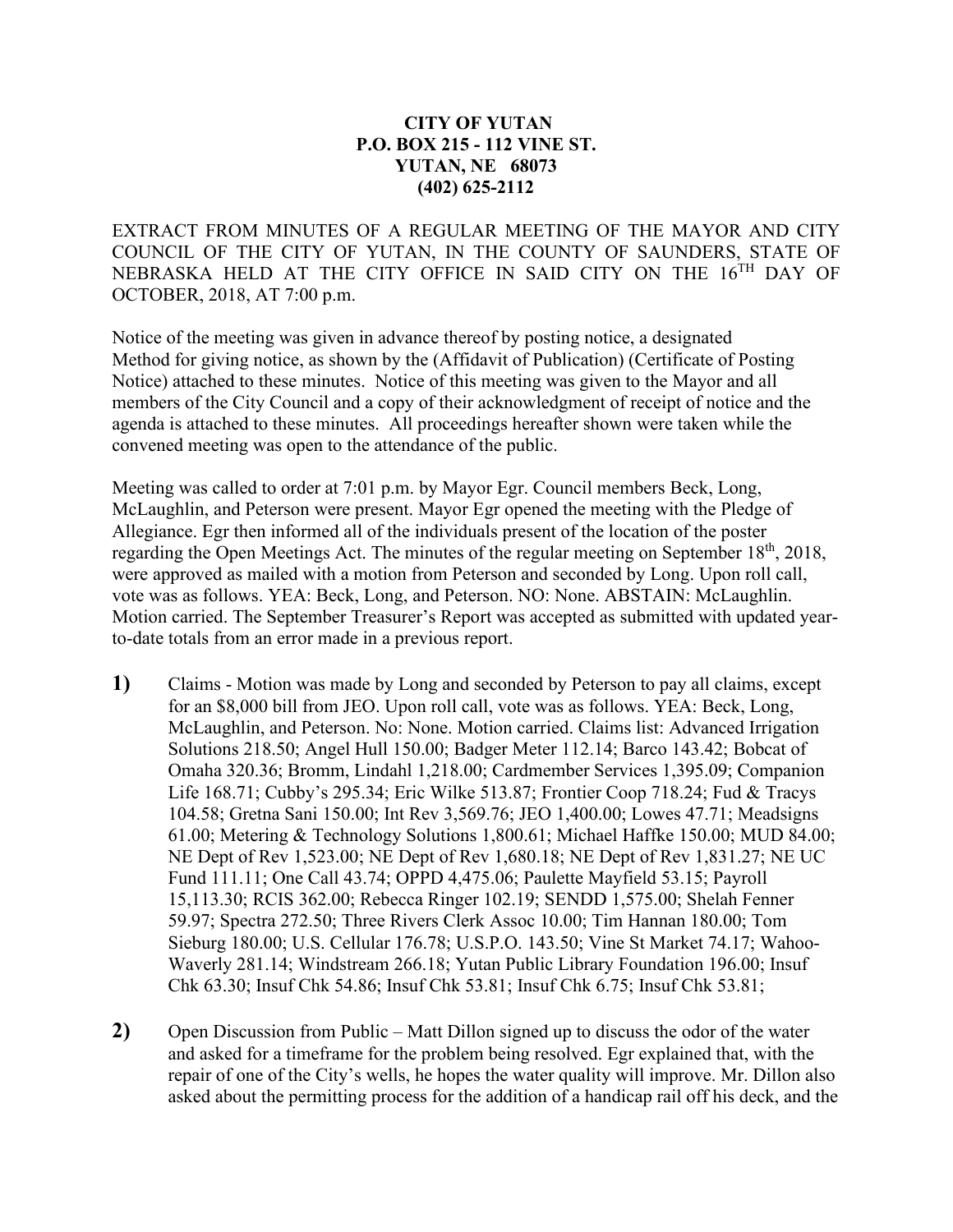building inspector said that he would discuss it with Mr. Dillon in more detail after the meeting. Lastly, he inquired whether the City Council would be willing to add additional equipment to the train park in place of the wooden bear carving that was recently removed. Todd Baker also signed up to speak but asked if he could wait until agenda item 6 to represent the interests of the Yutan Vision Group. The rest of those present asked to be heard during the discussion of the ATV/UTV/Golf Cart ordinance.

*Due to the number of those present wishing to speak regarding the ATV/UTV/Golf Cart ordinance, agenda item 9 was handled next.*

- **9) ORDINANCE #742 AN ORDINANCE OF THE CITY OF YUTAN, SAUNDERS COUNTY, NEBRASKA, TO APPROVE PERMITTING THE USE OF ALL-TERRAIN, UTILITY-TYPE, AND GOLF CAR VEHICLES WITHIN THE CORPORATE LIMITS OF THE CITY OF YUTAN UNDER TERMS SPECIFIED HEREIN.** Brandon Juedes spoke in favor of the ordinance except for certain restrictions placed on ATVs. He feels that street safety is reliant on the driver of the vehicle, not on the type of vehicle being operated. Tom Sieburg agreed with what Mr. Juedes said and went on to note that many communities have passed similar ordinances and have had no real issues since doing so. Tim Ortmeier wanted to clarify what restrictions were present in the most current version of this ordinance, and those present discussed in general terms what this ordinance states. Mr. Ortmeier stated that he doesn't feel that the individuals who go through the licensing process are going to be the ones creating a problem and that he is generally in favor of how this ordinance is written. Kenneth Breyer stated that he feels the currently proposed annual license fee of \$150.00 is too high, especially in comparison to other communities he researched that have a lower or no fee involved. Mayor Egr explained that the City wanted to set the fee high enough to deter individuals who are not serious about following the rules. They discussed possibly setting a lower renewal fee after the initial licensing period. Tom Sieburg explained that he had a custom license plate designed on behalf of the City and showed the Council the design. The City Council clarified that if this ordinance is approved, the legal use of these vehicles wouldn't begin until January 1, 2019. A motion was made by Long and seconded by Beck to approve the first reading of Ordinance 742 with the revision of the licensing fee section to include a lower renewal fee rate. Upon roll call, vote was as follows. YEA: Beck, Long, McLaughlin, and Peterson. NO: None. Motion carried.
- **5)** Steve Parr was in attendance to ask the City Council to review the 1 & 6 year plan and submit any changes they would like to make for next year. He explained what is currently listed in the plan and gave updates on the projects being completed. Discussion was held on which projects could reasonably be expected to be completed in the next year.
- **3)** Building permits #1535-1536 were submitted for approval by the building inspector. The building inspector informed the Council that the applicants for permit #1535 did not submit building plans for the new home; the building inspector was told that a permit would not be issued until plans had been submitted. A motion was made by Peterson and seconded by McLaughlin to approve permit #1536. Upon roll call, vote was as follows. YEA: Beck, Long, McLaughlin, and Peterson. NO: None. Motion carried.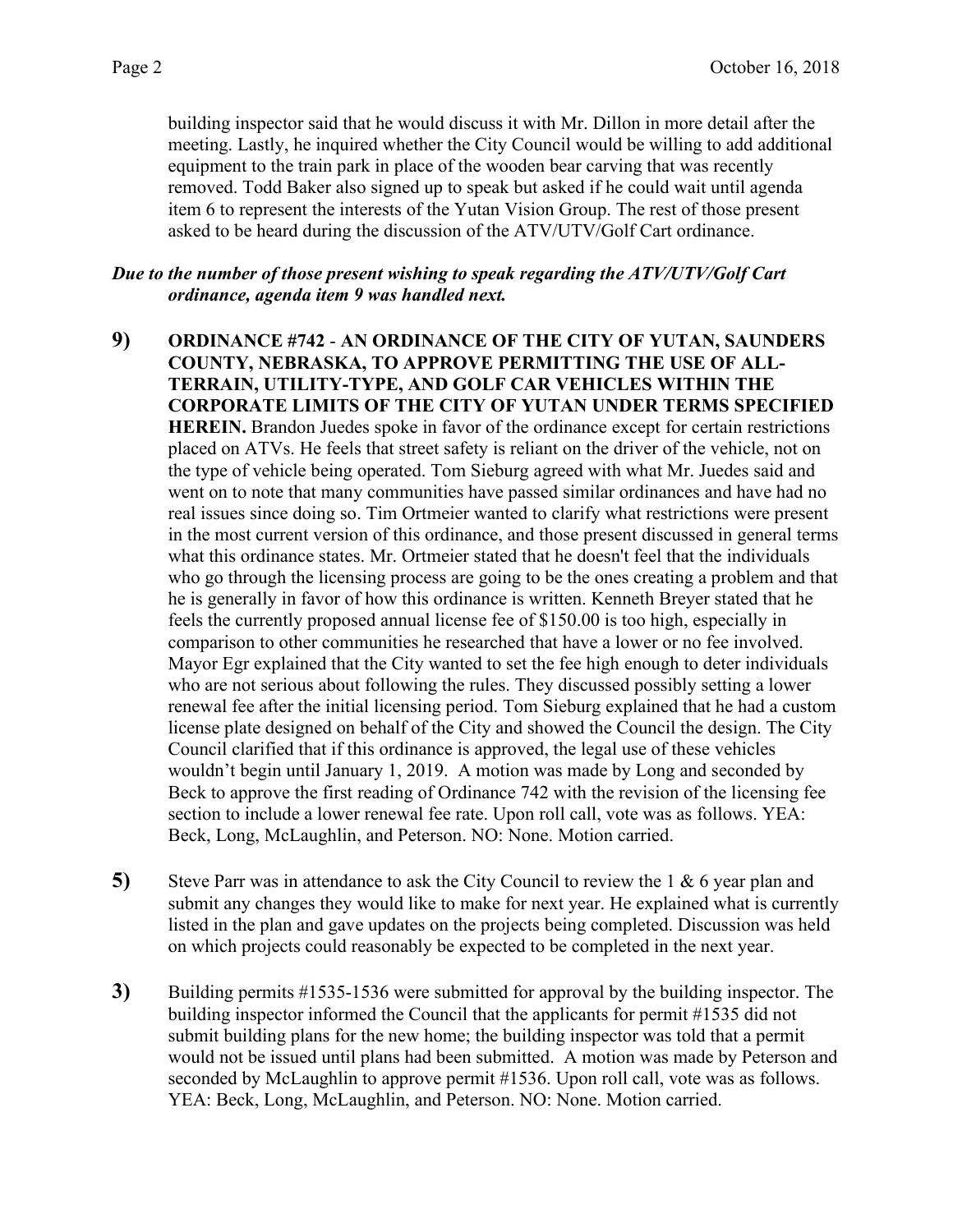- **4)** Supervisor's reports were submitted. While presenting the maintenance department report, Utility Superintendent Wilke and the City Council discussed the progress of the well repair. The Council instructed him to get the well repaired per the quote by Sargent Drilling, and the expense would be approved at the next meeting. They all emphasized the risk in operating with only one working well and the need to get this well back into operation as soon as possible.
- **6)** Todd Baker was in attendance to represent the vision group. They discussed the open house meeting to be held on Oct. 18th and possible advertisement methods. Mr. Baker explained the general process that the vision group went through to reach these recommendations. He emphasized that the group did not want to put any pressure on the Council to feel that they need to enact every recommendation, as he felt that there was a strong push by JEO to get more engineering projects in front of the City Council. Tim Ortmeier, another member of this vision group, explained that the group was told quite strongly not to consider the financing options for their ideas. Mr. Ortmeier stated that he also believes that these meetings were pushed towards more expensive engineering projects that JEO would profit from, and the Council expressed their disappointment at how this process was handled. The City Clerk explained that, by approving this resolution, the Council would simply be giving priority to these items but would not be bound to complete only these projects. A motion was made by McLaughlin and seconded by Peterson to approve Resolution 2018-8. Upon roll call, vote was as follows. YEA: Beck, Long, McLaughlin, and Peterson. NO: None. Motion carried.
- **7)** Mayor Egr presented a bid he received from Fair-Play by Translux for the addition of three scoreboards for Hayes Ballfield and a bid that Shawn Wentworth received from another company. Mayor Egr explained that there were multiple interested parties that would potentially contribute funding. Council member McLaughlin questioned what cost would be associated with getting power to the scoreboards and was told that sufficient infrastructure is in place for fields 1 and 2 at Hayes. The Council explained that capital outlay funds could be used for the scoreboards but would prevent other proposed projects from being completed this year. A motion to order two scoreboards from Fair-Play by Translux, with the understanding that another entity is paying for one of the scoreboards the City is ordering, was made by Long and seconded by Beck. Upon roll call, vote was as follows. YEA: Beck, Long, McLaughlin, and Peterson. NO: None. Motion carried.
- **8)** Mayor Egr discussed trading in the City's pull-behind tractor mower for a three-point hydraulic blade, as the City has not used the mower in several years. He stated that it isn't necessary to get rid of the pull-behind tractor mower but that he feels it would make more sense to trade it in for something that the City may actually need. Council member McLaughlin questioned whether a blade would really be used often enough to justify buying one, and Mayor Egr mentioned a couple of possible uses over the course of a year. A motion to trade in the pull-behind tractor mower and spend \$500 for 3-point hydraulic blade was made by Peterson and seconded by Long. Upon roll call, vote was as follows. YEA: Beck, Long, and Peterson. NO: McLaughlin. Motion carried.